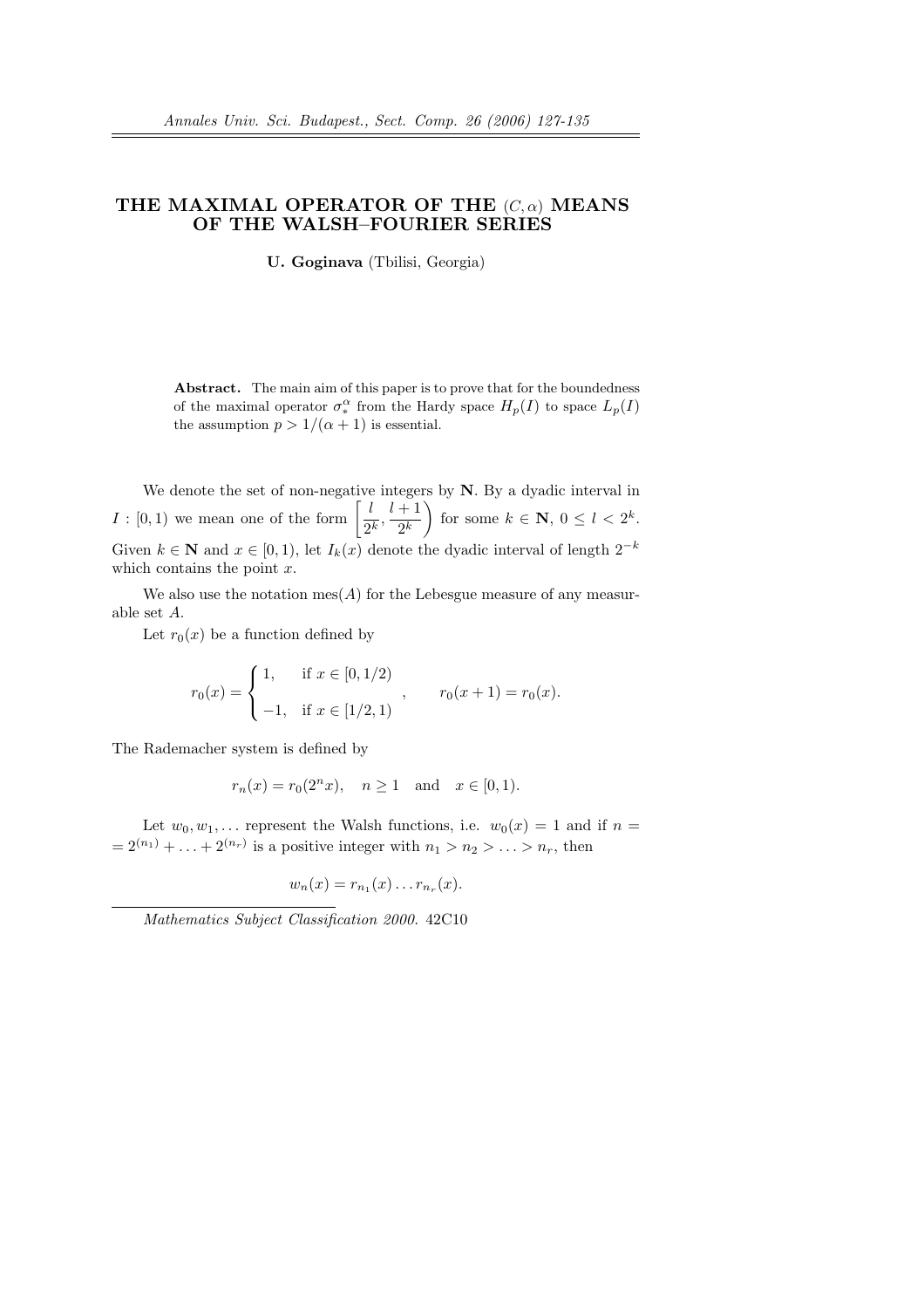The Walsh-Dirichlet kernel is defined by

$$
D_n(x) = \sum_{k=0}^{n-1} w_k(x).
$$

Recall that

(1) 
$$
D_{2^n}(x) = \begin{cases} 2^n, & \text{if } x \in [0, 1/2^n), \\ 0, & \text{if } x \in [1/2^n, 1). \end{cases}
$$

The partial sums of the Walsh-Fourier series are defined as follows:

$$
S_m(f, x) = \sum_{j=0}^{m-1} \hat{f}(j) w_j(x),
$$

where the number

$$
\hat{f}(j) = \int\limits_I f(x)w_j(x)dx
$$

is said to be  $j$ -th Walsh-Fourier coefficient of the function  $f$ .

The norm (or quasinorm) of the space  $L_p(I)$  is defined by

$$
||f||_p := \left(\int_I |f(x)|^p dx\right)^{1/p} \qquad (0 < p < +\infty).
$$

The space weak- $L_p(I)$  consists of all measurable functions f for which

$$
||f||_{\text{weak}-L_p(I)} := \sup_{\lambda > 0} \lambda \text{ mes}(|f| > \lambda)^{1/p} < +\infty.
$$

The  $\sigma$ -algebra generated by the dyadic  $I_k$  interval of length  $2^{-k}$  will be denoted by  $F_k$   $(k \in \mathbb{N})$ .

Denote by  $f = (f^{(n)}, n \in \mathbb{N})$  martingale with respect to  $(F_n, n \in \mathbb{N})$  (for details see, e.g.  $[7, 10]$ ). The maximal function of martingale  $f$  is defined by

$$
f^* = \sup_{n \in \mathbf{N}} |f^{(n)}|.
$$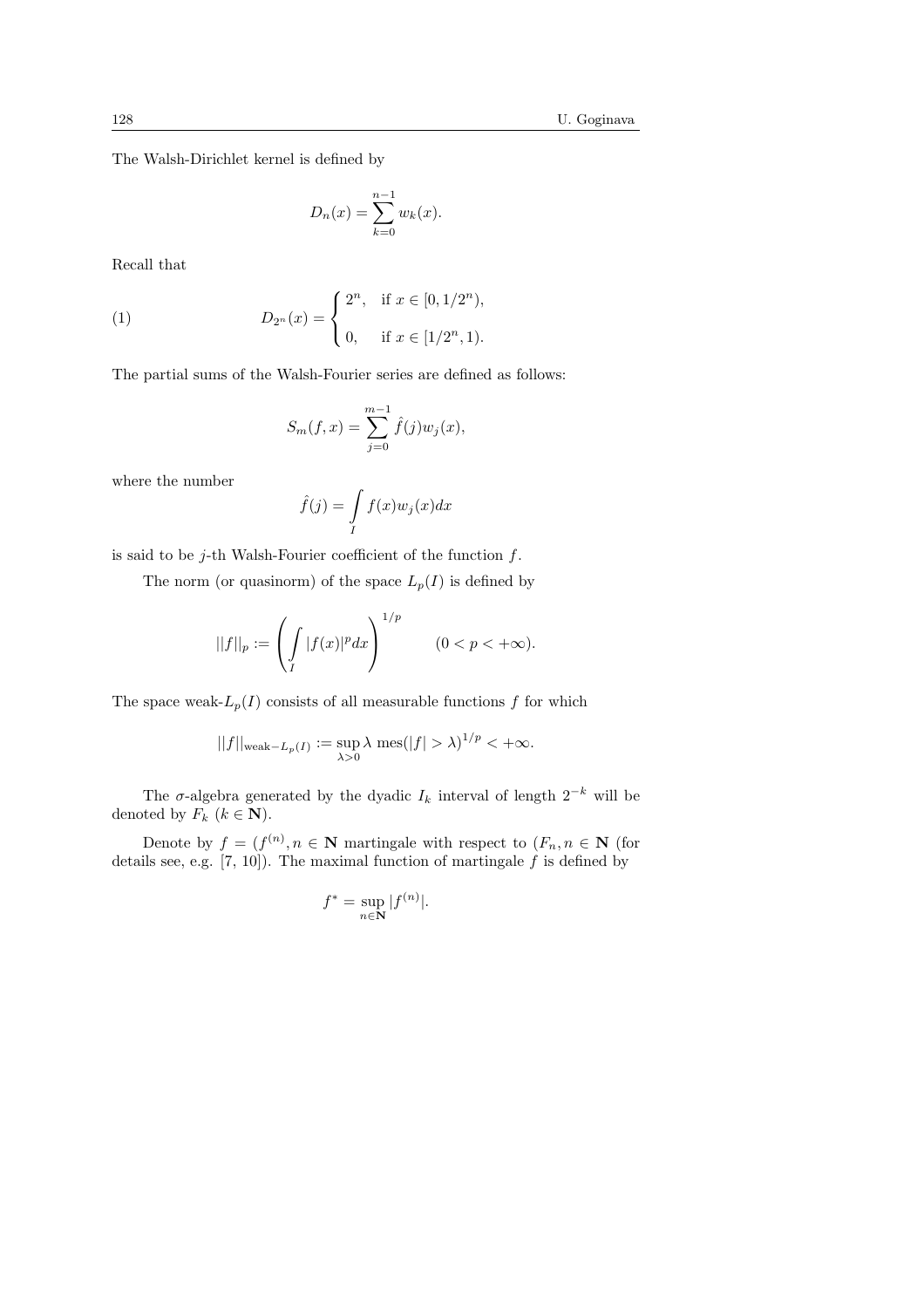In case  $f \in L_1(I)$ , the maximal function can also be given by

$$
f^*(x) = \sup_{n \ge 1} \frac{1}{\text{mes}(I_n(x))} \left| \int\limits_{I_n(x)} f(u) du \right|, \qquad x \in I.
$$

For  $0 < p < \infty$  the Hardy martingale space  $\mathbf{H}_p(I)$  consist all martingales for which

$$
||f||_{H_p} := ||f^*||_p < \infty.
$$

If  $f \in L_1(I)$  then it is easy to show that the sequence  $(S_{2^n}(f) : n \in \mathbb{N})$ is a martingale. If f is a martingale, that is  $f = (f^{(0)}, f^{(1)}, \ldots)$  then the Walsh-Fourier coefficients must be defined in a little bit different way:

$$
\hat{f}(j) = \lim_{k \to \infty} \int_{I^d} f^{(k)}(x) w_j(x) dx.
$$

The Walsh-Fourier coefficients of the function  $f \in L_1(I)$  are the same as the ones of the martingale  $(S_{2^n}(f) : n \in \mathbb{N})$  obtained from the function f.

The  $(C, \alpha)$  means of the Walsh-Fourier series of the martingale f is given by

$$
\sigma_n^{\alpha}(f, x) = \frac{1}{A_{n-1}^{\alpha}} \sum_{j=1}^{n} A_{n-j}^{\alpha-1} S_j(f, x),
$$

where

$$
A_n^{\alpha} := \frac{(1+\alpha)\dots(n+\alpha)}{n!}
$$

for any  $n \in \mathbb{N}, \alpha \neq -1, -2, \dots$  It is known that [11]  $A_n^{\alpha} \sim n^{\alpha}$ .

For the martingale f we consider the maximal operator

$$
\sigma^\alpha_*f=\sup_n|\sigma^\alpha_n(f,x)|.
$$

The  $(C, \alpha)$  kernel is defined by

$$
K_n^{\alpha}(x) := \frac{1}{A_{n-1}^{\alpha}} \sum_{k=1}^n A_{n-j}^{\alpha-1} D_k(x).
$$

The first result with respect to the a.e. convergence of the Walsh-Fejér means  $\sigma_n^1 f$  is due to Fine [1]. Later, Schipp [4] showed that the maximal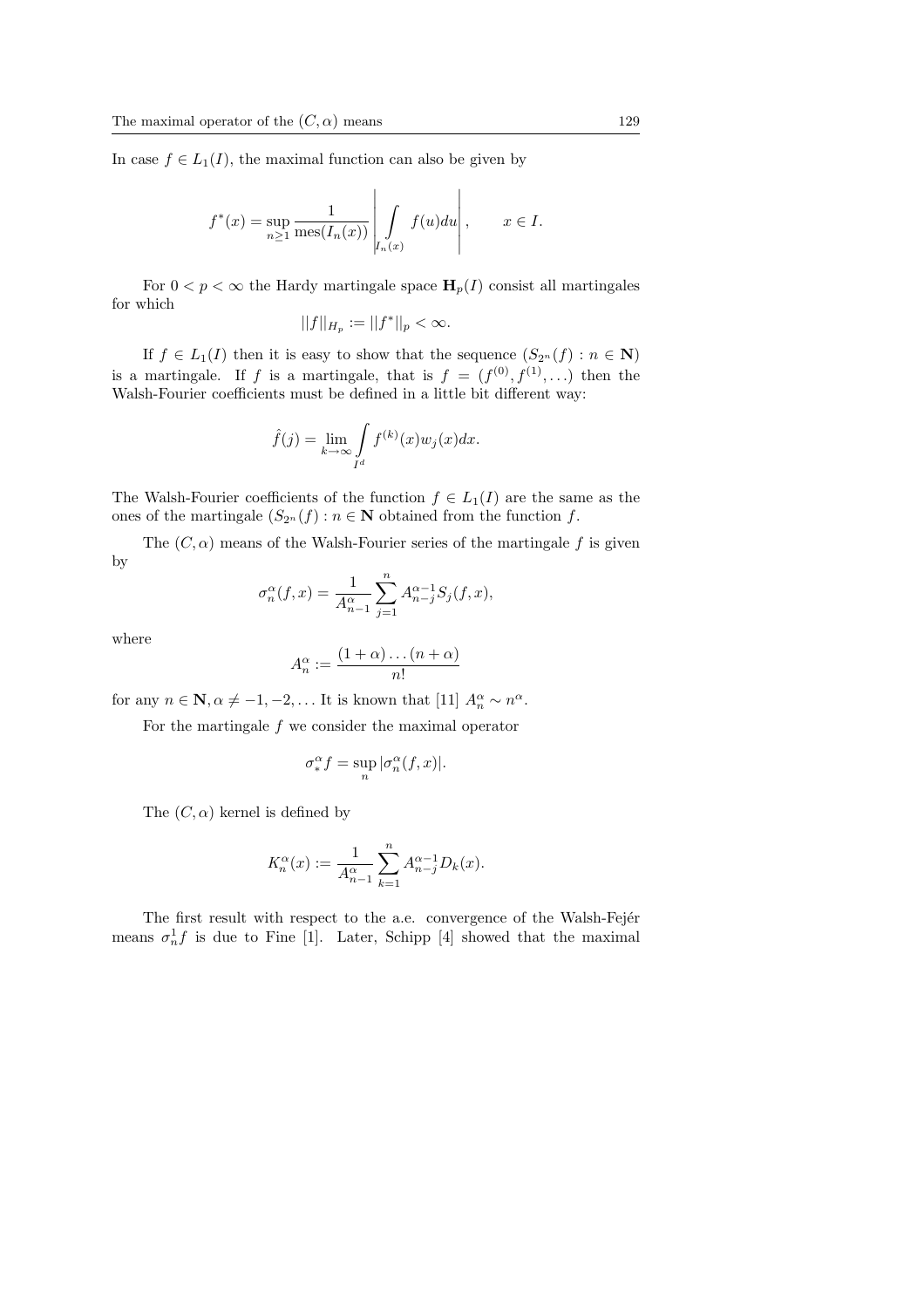operator  $\sigma_*^1 f$  is of weak type  $(1,1)$ , from which the a.e. convergence follows by standard argument [3]. Schipp's result implies by interpolation also the boundedness of  $\sigma^1_*: L_p \to L_p$   $(1 < p \leq \infty)$ . This fails to hold for  $p = 1$ , but Fujii [2] proved that  $\sigma_*^1$  is bounded from the dyadic Hardy space  $H_1$  to the space  $L_1$  (see also Simon [5]). Fujii's theorem was extended by Weisz [8]. Namely, he proved that the maximal operator of the Fejer means of the one-dimensional Walsh-Fourier series is bounded from the martingale Hardy space  $H_p(I)$  to the space  $L_p(I)$  for  $p > 1/2$ . Simon [6] gave a counterexample, which shows that this boundedness does not hold for  $0 < p < 1/2$ .

The maximal operator  $\sigma_*^{\alpha}$  ( $0 < \alpha < 1$ ) of the  $(C, \alpha)$  means of the Walsh-Paley Fourier series was investigated by Weisz [9]. In his paper Weisz proved the boundedness of  $\sigma_*^{\alpha}: H_p \to L_p$  when  $p > 1/(1+\alpha)$ . In [9] Weisz conjectured that for the boundedness of the maximal operator  $\sigma_*^{\alpha}$  from the Hardy space  $H_p(I)$  to the space  $L_p(I)$  the assumption  $p > 1/(\alpha + 1)$  is essential. We give answer to the question and prove that the maximal operator  $\sigma_*^{\alpha}$  of the  $(C, \alpha)$ means of the Walsh-Paley Fourier series is not bounded from the Hardy space  $H_{1/\alpha+1}(I)$  to the space  $L_{1/\alpha+1}(I)$ . The following is true.

**Theorem 1.** Let  $\alpha \in (0,1)$ . Then the maximal operator  $\sigma^{\alpha}_{*}$  of the  $(C, \alpha)$  means of the Walsh-Fourier series is not bounded from the Hardy space  $H_{1/(\alpha+1)}(I)$  to the space  $L_{1/(\alpha+1)}(I)$ .

In order to prove Theorem 1 we need the following lemma.

**Lemma 1.** Let  $1 < n \in \mathbb{N}$ . Then

$$
\int_{I} \max_{1 \leq N \leq 2^n} (A_{N-1}^{\alpha} |K_N^{\alpha}(x)|)^{1/(\alpha+1)} dx \geq c(\alpha) \frac{n}{\log n}.
$$

Proof. It is evident that

$$
\int_{I} D_j(x)D_i(x)dx = \min\{i, j\}.
$$

Then we can write

(2)  
\n
$$
\int_{I} \left( \sum_{j=1}^{M} A_{M-j}^{\alpha-1} D_j(x) \right)^2 dx =
$$
\n
$$
= \sum_{j=1}^{M} \sum_{i=1}^{M} A_{M-j}^{\alpha-1} A_{M-i}^{\alpha-1} \int_{I} D_j(x) D_i(x) dx =
$$
\n
$$
= \sum_{j=1}^{M} \sum_{i=1}^{M} A_{M-j}^{\alpha-1} A_{M-i}^{\alpha-1} \min\{i, j\} \ge c_1(\alpha) M^{2\alpha+1}.
$$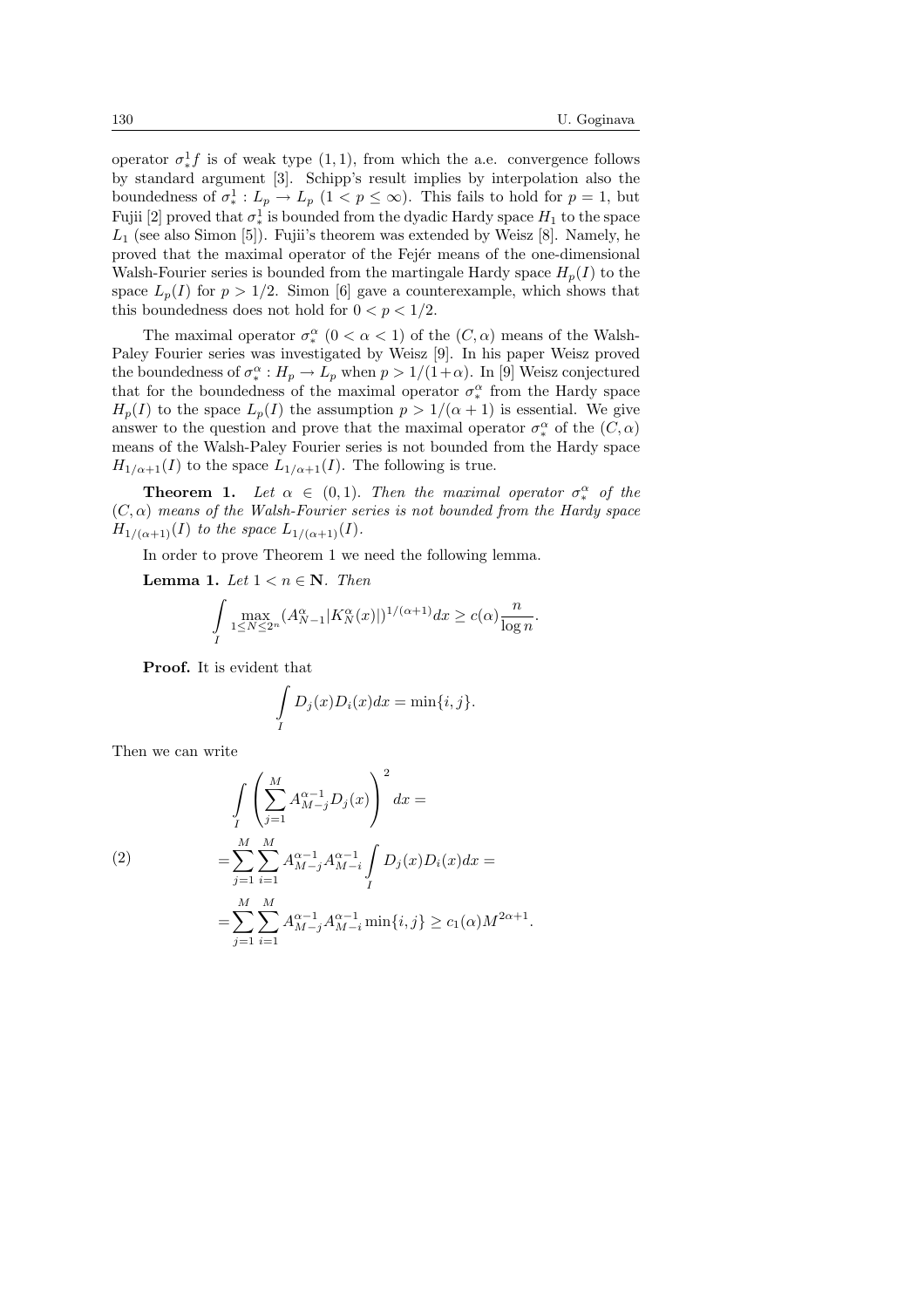It is well-known that [9]

(3) 
$$
\int\limits_{I} |K_M^{\alpha}(x)| dx \le c_2(\alpha) < \infty, \quad M = 1, 2...
$$

Denote

$$
E_{N_i} := \{ x \in I : |K_{N_i}^{\alpha}(x)| \le c(\alpha)N_i \}
$$

and

$$
G_{N_i}:=I\setminus E_{N_i},
$$

where

$$
N_i:=\frac{2^n}{N^i},\quad i=1,2,...,\left[\frac{n}{\log_2 n}\right],\quad n\geq 2
$$

and  $c(\alpha)$  is some positive constant discussed later.

From (2) and (3) we can write

$$
(4) \t\t\t c_1(\alpha)N_i^{2\alpha+1} \leq
$$

$$
\leq \int_{I} (A_{N_{i}-1}^{\alpha}|K_{N_{i}}^{\alpha}(x)|)^{2} dx =
$$
\n
$$
= \int_{E_{N_{i}}} (A_{N_{i}-1}^{\alpha}|K_{N_{i}}^{\alpha}(x)|)^{2} dx + \int_{G_{N_{i}}} (A_{N_{i}-1}^{\alpha}|K_{N_{i}}^{\alpha}(x)|)^{2} dx \leq
$$
\n
$$
\leq c(\alpha) A_{N_{i}-1}^{\alpha} N_{i} \int_{E_{N_{i}}} (A_{N_{i}-1}^{\alpha}|K_{N_{i}}^{\alpha}(x)| dx +
$$
\n
$$
+ \int_{G_{N_{i}}} (A_{N_{i}-1}^{\alpha}|K_{N_{i}}^{\alpha}(x)|)^{(2\alpha+1)/(\alpha+1)} (A_{N_{i}-1}^{\alpha}|K_{N_{i}}^{\alpha}(x)|)^{1/(\alpha+1)} dx \leq
$$
\n
$$
\leq c(\alpha) c_{3}(\alpha) N_{i}^{2\alpha+1} + c_{4}(\alpha) N_{i}^{2\alpha+1} \int_{G_{N_{i}}} (A_{N_{i}-1}^{\alpha}|K_{N_{i}}^{\alpha}|(x)|)^{1/(\alpha+1)} dx.
$$

Define

$$
c(\alpha) = \frac{c_1(\alpha)}{2c_3(\alpha)}.
$$

Then from (4) we get

(5) 
$$
\int_{G_{N_i}} (A_{N_i-1}^{\alpha}|K_{N_i}^{\alpha}|(x)|)^{1/(\alpha+1)} dx \ge c_5(\alpha) > 0.
$$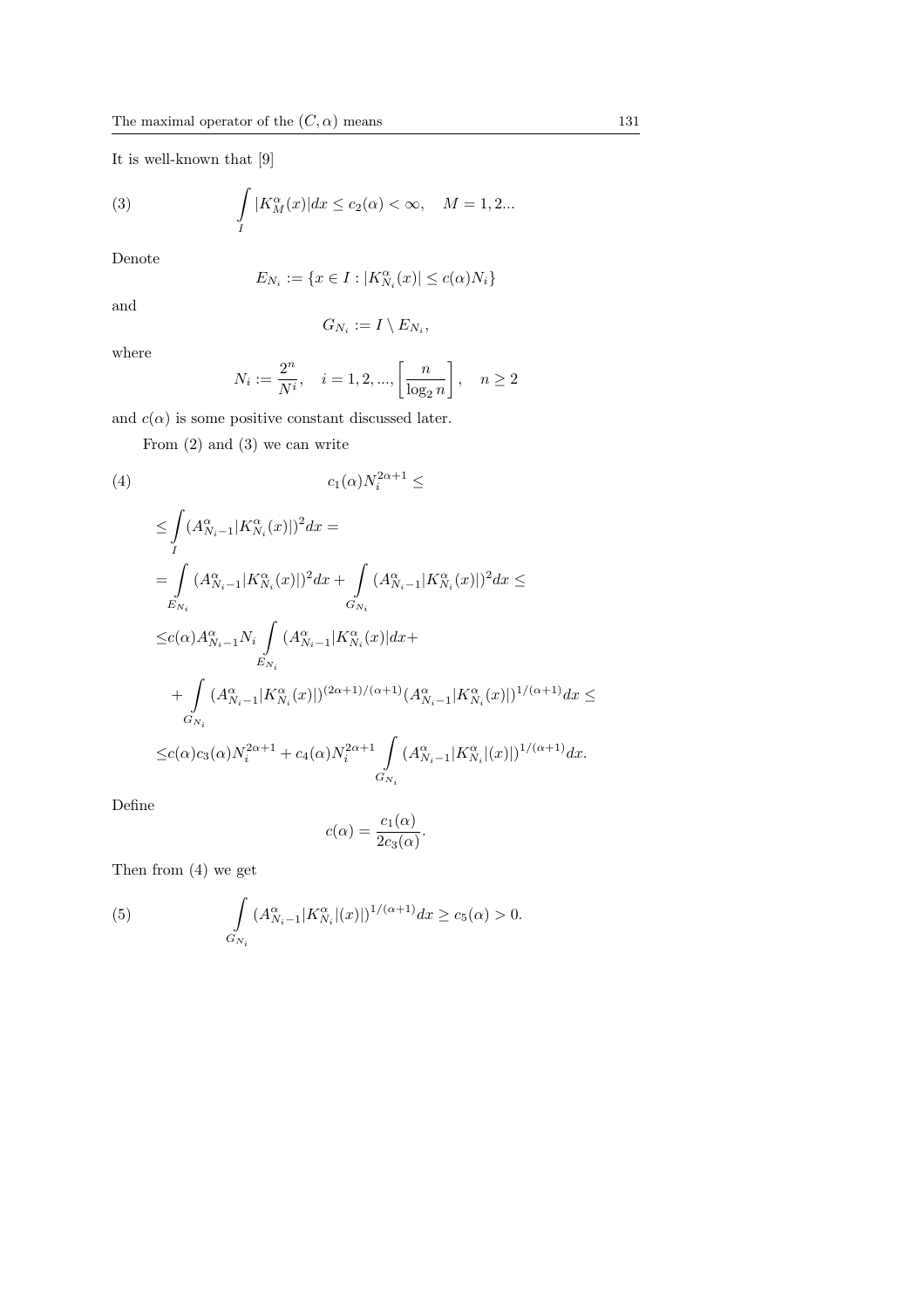Denote

$$
\Omega_{N_i}:=G_{N_i}\setminus\bigcup_{j=1}^{i-1}G_{N_j}.
$$

From the definition of the set  ${\cal G}_{N_i}$  we obtain

$$
c(\alpha)N_i \text{mes}(G_{N_i}) < \int\limits_{G_{N_i}} |K_{N_i}^{\alpha}(x)| dx \le c_6(\alpha).
$$

Hence

(6) 
$$
\text{mes}(G_{N_i}) \leq \frac{c_7(\alpha)}{N_i}.
$$

Combining (5) and (6) we get

$$
\int_{\Omega_{N_i}} (A_{N_i-1}^{\alpha}|K_{N_i}^{\alpha}(x)|)^{1/(\alpha+1)} dx \ge
$$
\n
$$
\geq \int_{G_{N_i}} (A_{N_i-1}^{\alpha}|K_{N_i}^{\alpha}(x)|)^{1/(\alpha+1)} dx - \sum_{j=1}^{i-1} \int_{G_{N_i}} (A_{N_i-1}^{\alpha}|K_{N_i}^{\alpha}(x)|)^{1/(\alpha+1)} dx \ge
$$
\n
$$
\geq c_8(\alpha) - c_9(\alpha)N_i \sum_{j=1}^{i-1} \text{mes}(G_{N_j}) \ge
$$
\n
$$
\geq c_8(\alpha) - c_{10}(\alpha)N_i \sum_{j=1}^{i-1} \frac{1}{N_j} \ge
$$
\n
$$
\geq c_8(\alpha) - \frac{c_{11}(\alpha)}{n} \geq c_{12}(\alpha), \quad \text{for} \quad n \geq n_0.
$$

Consequently we can write

$$
\int_{I} \max_{1 \leq N \leq 2^{n}} (A_{N-1}^{\alpha}|K_{N}^{\alpha}(x)|)^{1/(\alpha+1)} dx \geq
$$
\n
$$
\geq \sum_{i=1}^{\lfloor n/(\log n) \rfloor} \int_{1 \leq N \leq 2^{n}} \max_{1 \leq N \leq 2^{n}} (A_{N-1}^{\alpha}|K_{N}^{\alpha}(x)|)^{1/(\alpha+1)} dx \geq
$$
\n
$$
\geq \sum_{i=1}^{\lfloor n/(\log n) \rfloor} \int_{\Omega_{N_{i}}} (A_{N_{i}-1}^{\alpha}|K_{N_{i}}^{\alpha}(x)|)^{1/(\alpha+1)} dx \geq
$$
\n
$$
\geq c_{13}(\alpha) \frac{n}{\log n}.
$$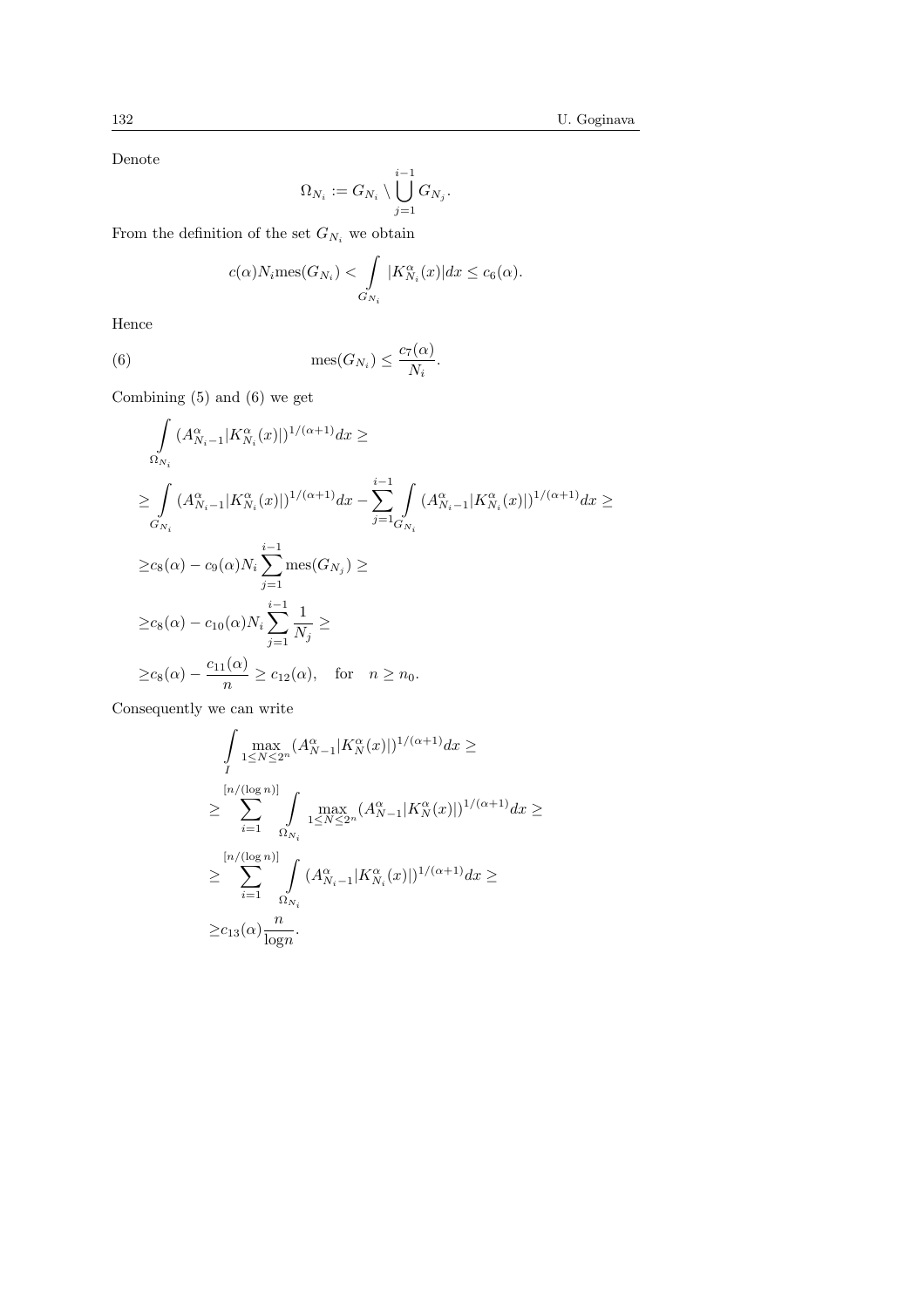Lemma 1 is proved.

**Proof of Theorem 1.** Let  $1 < n \in \mathbb{N}$  and

$$
f_n(x) := D_{2^{n+1}}(x) - D_{2^n}(x).
$$

Then we can write that

(7) 
$$
S_k(f_n; x) = \begin{cases} 0, & \text{if } k = 0, ..., 2^n, \\ D_k(x) - D_{2^n}(x), & \text{if } k = 2^n + 1, ..., 2^{n+1} - 1, \\ f_n(x), & \text{if } k \ge 2^{n+1}. \end{cases}
$$

We have

$$
f_n^*(x) = \sup_k |S_{2^k}(f_n; x)| = f_n(x)|,
$$

(8) 
$$
||f_n||_{H_p} = ||f_n^*||_p = ||D_{2^n}(x)||_p = 2^{n(1-1/p)}.
$$

Since

$$
D_{k+2^n} - D_{2^n} = w_{2^n} D_k, \qquad k = 1, 2, \dots, 2^n,
$$

from (7) we obtain

$$
\sigma_*^{\alpha} f_n(x) \ge \max_{1 \le M \le 2^n} |\sigma_{2^n+M}^{\alpha}(f_n; x)| =
$$
\n
$$
= \max_{1 \le M \le 2^n} \frac{1}{A_{2^n+N}^{\alpha}} \left| \sum_{k=2^n+1}^{2^n+M} A_{2^n+M-k}^{\alpha-1} S_k(f_n; x) \right| \ge
$$
\n
$$
\ge \frac{1}{A_{2n+1}^{\alpha}} \max_{1 \le M \le 2^n} \left| \sum_{k=1}^M A_M^{\alpha-1} - k(D_{k+2^n}(x) - D_{2^n}(x)) \right| \ge
$$
\n
$$
\ge \frac{c_{13}(\alpha)}{2^{n\alpha}} \max_{1 \le M \le 2^n} \left| \sum_{k=1}^M A_{M-k}^{\alpha-1} D_k(x) \right|.
$$

Then from Lemma 1 we get

$$
\frac{\|\sigma_*^{\alpha} f_n\|_{1/(\alpha+1)}}{\|f_n\|_{1/(\alpha+1)}} \ge \frac{c_{15}(\alpha)}{2^{n\alpha 2} 2^{-n\alpha}} \left(\int \max_{1 \le M \le 2^n} (A_{M-1}^{\alpha}|K_M^{\alpha}(x)|)^{1/(\alpha+1)} dx\right)^{\alpha+1} \ge
$$
  

$$
\ge c_{16}(\alpha) \left(\frac{n}{\log n}\right)^{\alpha+1} \to \infty \quad \text{as} \quad n \to \infty.
$$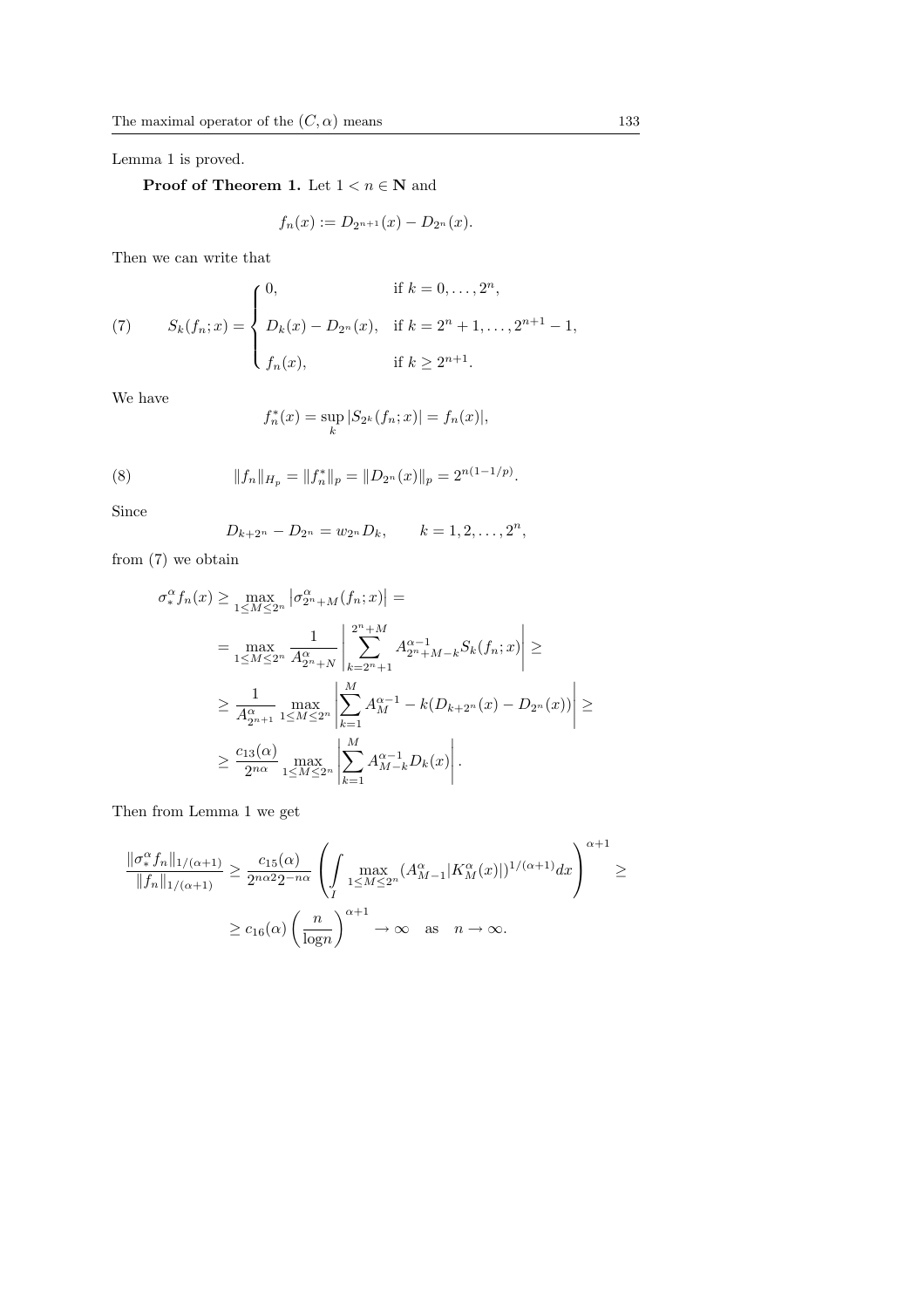Theorem 1 is proved.

## References

- [1] Fine J., Cesàro summability of Walsh-Fourier series, *Proc. Nat. Acad.* Sci. USA, **41** (1955), 558-591.
- [2] **Fujii N.J.,** Cesàro summability of Walsh-Fourier series, *Proc. Amer.* Math.Soc., **77** (1979), 111-116.
- [3] Marcinkiewicz I. and Zygmund A., On the summability of double Fourier series, Fund. Math., 32 (1939), 112-132.
- [4] Schipp F., Wade W.R., Simon P. and Pál J., Walsh series. An introduction to the dyadic harmonic analysis, Adam Hilger, Bristol-New York, 1990.
- [5] Simon P., Investigation with respect to the Vilenkin system, Ann. Univ. Sci. Budapest. Sect. Math., 27 (1985), 87-101.
- [6] Simon P., Cesàro summability with respect to two-parameter Walsh system, Monatsh. Math., 131 (2000), 321-334.
- [7] Weisz F., Martingale Hardy spaces and their applications in Fourier analysis, Springer Verlag, 1994.
- [8] **Weisz F.,** Cesàro summability of one and two-dimensional Walsh-Fourier series, Anal. Math., 22 (1996), 229-242.
- [9] Weisz F.,  $(C, \alpha)$  summability of Walsh-Fourier series, Anal. Math., 27(2001), 141-156.
- [10] Weisz F., Summability of multi-dimensional Fourier series and Hardy space, Kluwer, 2002.
- [11] Zygmund A., Trigonometric series, vol. 1, Cambridge Univ. Press, 1959.

(Received March 9, 2006)